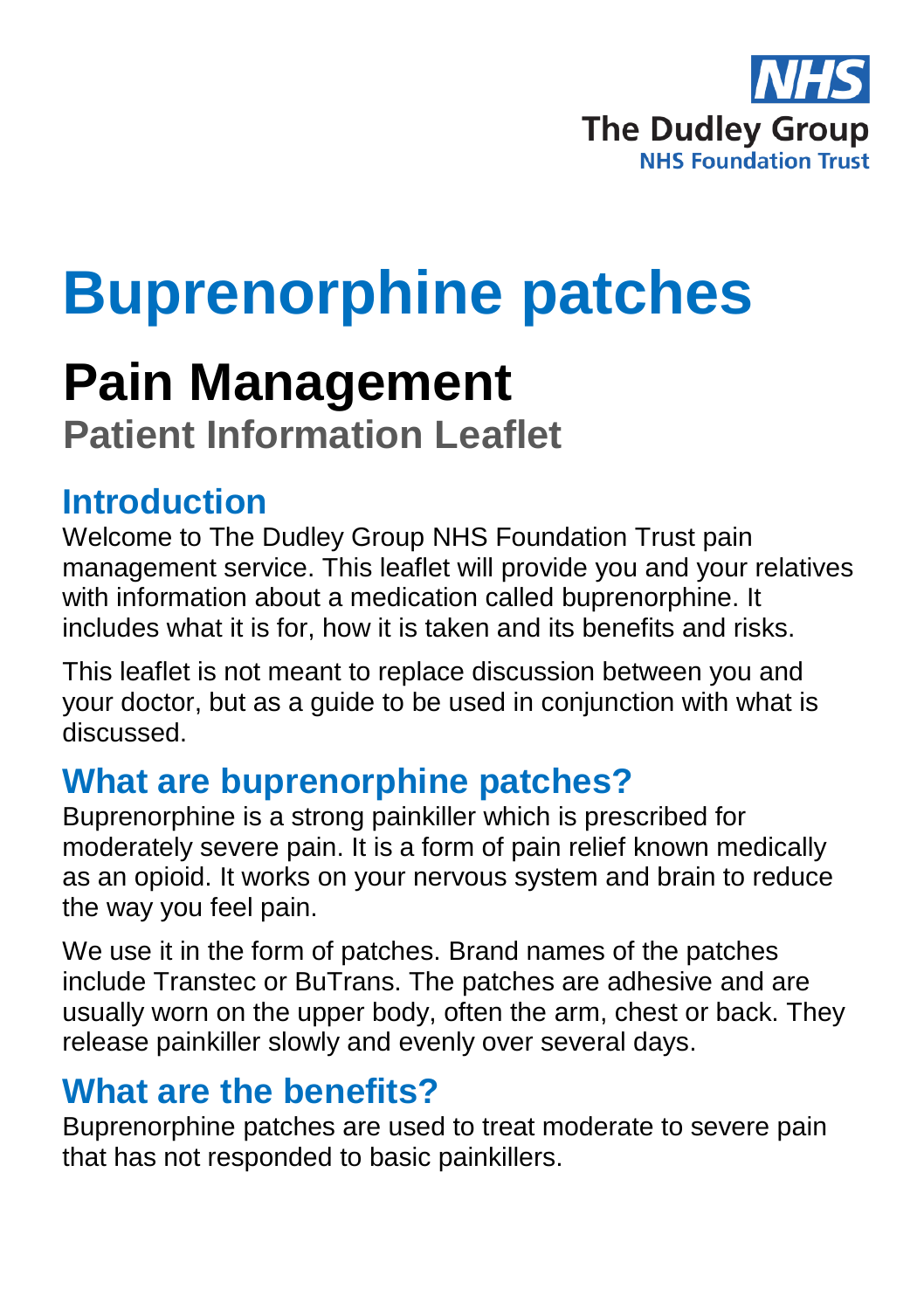#### **What are the risks?**

Buphrenorphine can cause side effects. These may include a rash, nausea, being sick, dizziness, drowsiness, constipation or diarrhoea. Less commonly, it may cause confusion and breathing difficulties. Please read the leaflet enclosed with your medication.

You must be careful if you are driving or operating machinery while wearing the patches and for up to 24 hours after stopping them, due to possible side effects of dizziness or drowsiness. Drinking alcohol while wearing the patch can make you feel drowsy.

**Important: do not drive or operate heavy machinery if you feel drowsy.**

### **How do I take it?**

The patch should be applied to flat, non-hairy, clean and dry skin where there are no scars. Please note: you must keep patch away from direct heat.

There are several patch strengths available (5 mcg, 10 mcg, 20 mcg 35 mcg, 52.5 mcg and 70 mcg). Your consultant will recommend the best strength for you, depending on your previous doses of painkillers and your medical condition.

**It can take up to 12 hours to have pain relief from the patch.**

You can continue to take your current pain relief medication during this time. Your consultant will give you advice about this.

Your patch will need to stay in place for three days (for Transtec) or seven days (for BuTrans). There are some painkilling medications that you can take as well as having the patch.

#### **Please note:**

- Do not use more patches than the consultant has prescribed for you.
- Do not stop using them suddenly.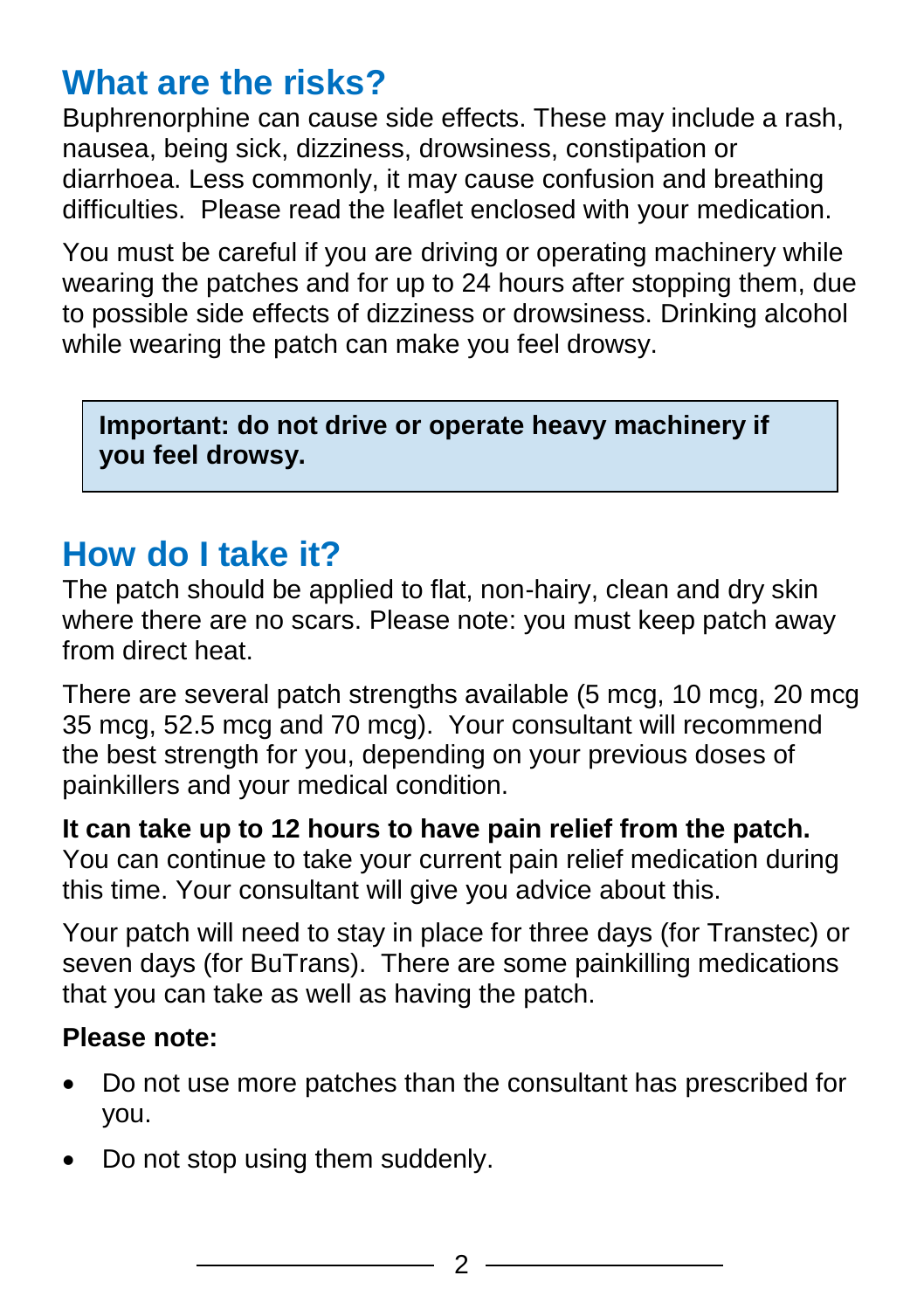**Keep this medicine out of the reach of children. Used patches still contain some buphrenorphine, so keep used patches away from children.** 

#### **What if I have problems?**

You can contact the clinical nurse specialists in the pain management team (9am to 5pm, Monday to Friday) by:

- Calling **01384 244735** and leaving a message on the answerphone or
- Ringing the switchboard number 01384 456111 and asking them to bleep the number 5064

Out of these hours, you will need to contact your GP or NHS 111.

### **Can I find out more?**

The following website has more information about managing pain:

**British Pain Society** [https://www.britishpainsociety.org/british-pain-society](https://www.britishpainsociety.org/british-pain-society-publications/patient-publications/)[publications/patient-publications/](https://www.britishpainsociety.org/british-pain-society-publications/patient-publications/)

The following website has information about medications and driving:

[www.gov.uk/drug-driving-law](file:///C:/Users/User/Desktop/New%20folder/www.gov.uk/drug-driving-law)

Russells Hall Hospital switchboard number: 01384 456111

**This leaflet can be downloaded or printed from:** http://dgft.nhs.uk/services-and-wards/pain-management/

If you have any feedback on this patient information leaflet, please email dgft.patient.information@nhs.net